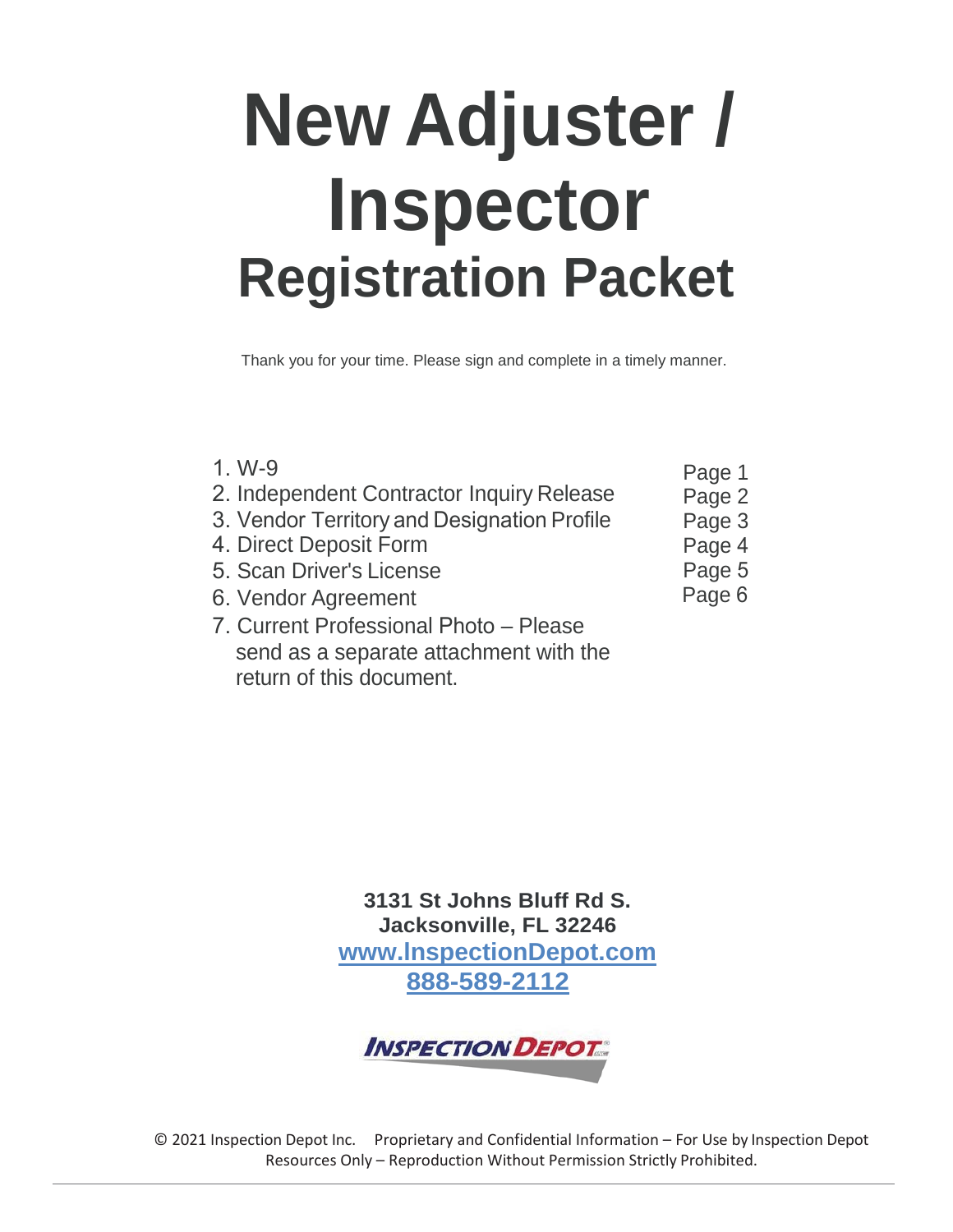| $\sim$<br>page                | 2 Business name/disregarded entity name, if different from above                                                                                                                                                                                                                                                                 |              |                                                                                                         |
|-------------------------------|----------------------------------------------------------------------------------------------------------------------------------------------------------------------------------------------------------------------------------------------------------------------------------------------------------------------------------|--------------|---------------------------------------------------------------------------------------------------------|
| $\overline{5}$                | 3 Check appropriate box for federal tax classification; check only one of the following seven boxes:<br>C Corporation<br>S Corporation<br>Individual/sole proprietor or<br>Partnership<br>single-member LLC                                                                                                                      | Trust/estate | 4 Exemptions (codes apply only to<br>certain entities, not individuals; see<br>instructions on page 3): |
|                               | Limited liability company. Enter the tax classification (C=C corporation, S=S corporation, P=partnership) ▶                                                                                                                                                                                                                      |              | Exempt payee code (if any)                                                                              |
| Instructions<br>Print or type | Note. For a single-member LLC that is disregarded, do not check LLC; check the appropriate box in the line above for<br>the tax classification of the single-member owner.                                                                                                                                                       |              | Exemption from FATCA reporting<br>code (if any)                                                         |
|                               | Other (see instructions) ▶                                                                                                                                                                                                                                                                                                       |              | (Applies to accounts maintained outside the U.S.)                                                       |
| Specific                      | 5 Address (number, street, and apt. or suite no.)                                                                                                                                                                                                                                                                                |              | Requester's name and address (optional)                                                                 |
| See                           | 6 City, state, and ZIP code                                                                                                                                                                                                                                                                                                      |              |                                                                                                         |
|                               | 7 List account number(s) here (optional)                                                                                                                                                                                                                                                                                         |              |                                                                                                         |
| Part I                        | <b>Taxpayer Identification Number (TIN)</b>                                                                                                                                                                                                                                                                                      |              |                                                                                                         |
|                               | Enter your TIN in the appropriate box. The TIN provided must match the name given on line 1 to avoid                                                                                                                                                                                                                             |              | Social security number                                                                                  |
|                               | backup withholding. For individuals, this is generally your social security number (SSN). However, for a<br>resident alien, sole proprietor, or disregarded entity, see the Part I instructions on page 3. For other<br>entities, it is your employer identification number (EIN). If you do not have a number, see How to get a |              |                                                                                                         |
|                               | TIN on page 3.                                                                                                                                                                                                                                                                                                                   | or           |                                                                                                         |
|                               | Note. If the account is in more than one name, see the instructions for line 1 and the chart on page 4 for                                                                                                                                                                                                                       |              | <b>Employer identification number</b>                                                                   |
|                               | quidelines on whose number to enter.                                                                                                                                                                                                                                                                                             |              |                                                                                                         |

#### **Part II Certification**

Under penalties of perjury, I certify that:

- 1. The number shown on this form is my correct taxpayer identification number (or I am waiting for a number to be issued to me); and
- 2. I am not subject to backup withholding because: (a) I am exempt from backup withholding, or (b) I have not been notified by the Internal Revenue Service (IRS) that I am subject to backup withholding as a result of a failure to report all interest or dividends, or (c) the IRS has notified me that I am no longer subject to backup withholding; and
- 3. I am a U.S. citizen or other U.S. person (defined below); and

4. The FATCA code(s) entered on this form (if any) indicating that I am exempt from FATCA reporting is correct.

**Certification instructions.** You must cross out item 2 above if you have been notified by the IRS that you are currently subject to backup withholding because you have failed to report all interest and dividends on your tax return. For real estate transactions, item 2 does not apply. For mortgage interest paid, acquisition or abandonment of secured property, cancellation of debt, contributions to an individual retirement arrangement (IRA), and generally, payments other than interest and dividends, you are not required to sign the certification, but you must provide your correct TIN. See the instructions on page 3.

| Sign Signature of Here $\overline{\phantom{a}}$ U.S. person | Date $\blacktriangleright$ |
|-------------------------------------------------------------|----------------------------|
|                                                             |                            |

#### **General Instructions**

Section references are to the Internal Revenue Code unless otherwise noted.

**Future developments**. Information about developments affecting Form W-9 (such as legislation enacted after we release it) is at www.irs.gov/fw9.

#### **Purpose of Form**

An individual or entity (Form W-9 requester) who is required to file an information return with the IRS must obtain your correct taxpayer identification number (TIN) which may be your social security number (SSN), individual taxpayer identification number (ITIN), adoption taxpayer identification number (ATIN), or employer identification number (EIN), to report on an information return the amount paid to you, or other amount reportable on an information return. Examples of information returns include, but are not limited to, the following:

- Form 1099-INT (interest earned or paid)
- Form 1099-DIV (dividends, including those from stocks or mutual funds)
- Form 1099-MISC (various types of income, prizes, awards, or gross proceeds)
- Form 1099-B (stock or mutual fund sales and certain other transactions by brokers)
- Form 1099-S (proceeds from real estate transactions)
- Form 1099-K (merchant card and third party network transactions)

- Form 1098 (home mortgage interest), 1098-E (student loan interest), 1098-T (tuition)
- Form 1099-C (canceled debt)
- Form 1099-A (acquisition or abandonment of secured property)

Use Form W-9 only if you are a U.S. person (including a resident alien), to provide your correct TIN.

If you do not return Form W-9 to the requester with a TIN, you might be subject to backup withholding. See What is backup withholding? on page 2.

By signing the filled-out form, you:

1. Certify that the TIN you are giving is correct (or you are waiting for a number to be issued),

2. Certify that you are not subject to backup withholding, or

3. Claim exemption from backup withholding if you are a U.S. exempt payee. If applicable, you are also certifying that as a U.S. person, your allocable share of any partnership income from a U.S. trade or business is not subject to the withholding tax on foreign partners' share of effectively connected income, and

4. Certify that FATCA code(s) entered on this form (if any) indicating that you are exempt from the FATCA reporting, is correct. See What is FATCA reporting? on page 2 for further information.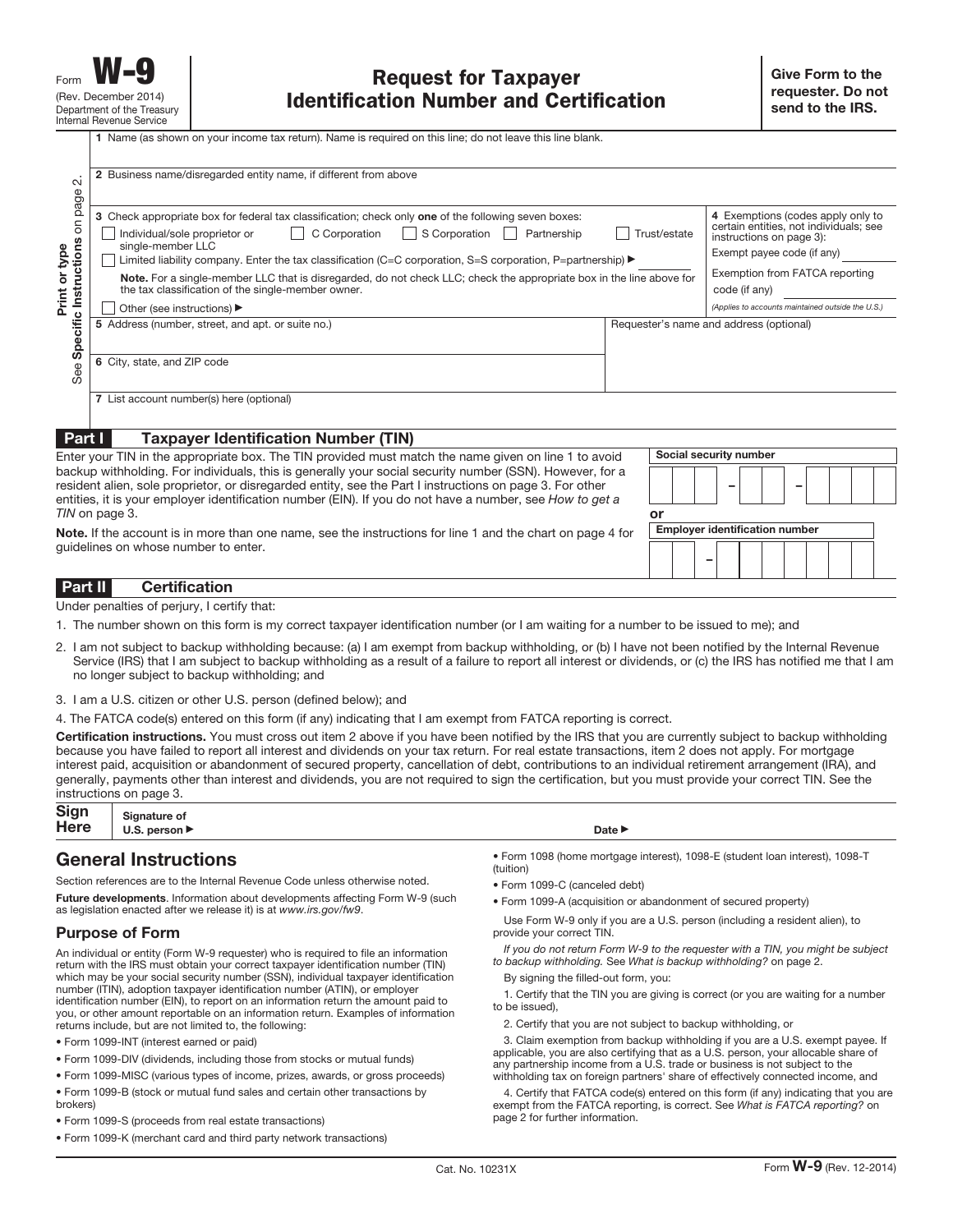# **INDEPENDENT CONTRACTOR INQUIRY RELEASE**

In conjunction with my continued employment including contract services with you, I understand that you may hire Selection.com to obtain Consumer Reports about me as defined In the Fair Credit Reporting Act FCRA. These Consumer Reports may include Information concerning my credit worthiness, credit standing, credit capacity, character, academic background, credentials, work habits, work performance, work e perience, reasons for work termination, general reputation, personal characteristics or mode of living. You also may seek information concerning my employment history, workers compensation history, motor vehicle record, education background, civil litigation history and/or criminal record.

I understand that vou may rely on any or all of the above referenced information in determining my continued eligibility for employment. If you contemplate making an adverse employment-related decision that will affect me based, in whole or In part, upon a Consumer Report obtained from Selection.com, I will be provided with a copy of the Consumer Report and a written summary of my Consumer Rights under the FCRA before you finalize that decision.

I have read the above disclosure and I hereby authorize you. Selection.com or its authorized agents to obtain the above referenced information about me. I also authorize all agencies, bureaus, employers, information service organizations and individuals to provide any of the above referenced knowledge or information they have concerning me. Furthermore, this authorization shall remain on file and shall serve as an ongoing authorization for you to obtain Consumer Reports about me from S S at any time during my employment with you. A photocopy or facsimile of this authorization shall be as valid as the original.

|                                                                                                                                                                                                                                                                                                                                                                                                                                                                                                                                                                                                                                                                                                                                                                                                                           | THE FOLLOWING INFORMATION IS REQUIRED TO CONDUCT THE BACKGROUND INVESTIGATION. |                          |                                    |  |
|---------------------------------------------------------------------------------------------------------------------------------------------------------------------------------------------------------------------------------------------------------------------------------------------------------------------------------------------------------------------------------------------------------------------------------------------------------------------------------------------------------------------------------------------------------------------------------------------------------------------------------------------------------------------------------------------------------------------------------------------------------------------------------------------------------------------------|--------------------------------------------------------------------------------|--------------------------|------------------------------------|--|
| PRINT NAME<br>Last Name                                                                                                                                                                                                                                                                                                                                                                                                                                                                                                                                                                                                                                                                                                                                                                                                   | First Name                                                                     | Middle Initial           | <b>Social Security Number</b>      |  |
| PREVIOUS OR MAIDEN NAME (if applicable) <b>And Construction Construction Construction</b> PHONE NUMBER <b>______</b> __________                                                                                                                                                                                                                                                                                                                                                                                                                                                                                                                                                                                                                                                                                           |                                                                                |                          |                                    |  |
|                                                                                                                                                                                                                                                                                                                                                                                                                                                                                                                                                                                                                                                                                                                                                                                                                           |                                                                                |                          |                                    |  |
| DRIVER'S LICENSE NUMBER THE RESOLUTION OF STATE ISSUED                                                                                                                                                                                                                                                                                                                                                                                                                                                                                                                                                                                                                                                                                                                                                                    |                                                                                |                          |                                    |  |
| List states and counties of residence, other than above, for the past seven (7) years:                                                                                                                                                                                                                                                                                                                                                                                                                                                                                                                                                                                                                                                                                                                                    |                                                                                |                          |                                    |  |
| COUNTY_____________STATE______; COUNTY_______________STATE_______; COUNTY________________STATE ___________                                                                                                                                                                                                                                                                                                                                                                                                                                                                                                                                                                                                                                                                                                                |                                                                                |                          |                                    |  |
| FOR IDENTIFICATION PURPOSES ONLY: Date of birth <b>Contract Contract Contract Contract Contract Contract Contract Contract Contract Contract Contract Contract Contract Contract Contract Contract Contract Contract Contract Co</b><br>My prospective employer understands age to be a protected characteristic and the information requested will not be used as the basis for                                                                                                                                                                                                                                                                                                                                                                                                                                          |                                                                                |                          |                                    |  |
|                                                                                                                                                                                                                                                                                                                                                                                                                                                                                                                                                                                                                                                                                                                                                                                                                           |                                                                                | any employment decision. |                                    |  |
| <b>Notice to California Residents:</b>                                                                                                                                                                                                                                                                                                                                                                                                                                                                                                                                                                                                                                                                                                                                                                                    |                                                                                |                          |                                    |  |
| Under section 1786.22 of the California Civil Code, you may view the file maintained on you by Selection.com during normal business hours. You may also<br>obtain a copy of this file, either in person or by mail, by submitting proper identification and paying the costs of duplication services. You may also receive a<br>summary of the file by telephone by being able to provide adequate identification as to allow Selection.com to determine with reasonable certainty that you<br>are the subject of the report. Selection.com is required to have personnel available to explain your file to you and must explain to you any coded information<br>appearing in your file. If you appear in person, another person of your choice may accompany you, providing that this additional person furnishes proper |                                                                                |                          |                                    |  |
| <b>8000000000000000 IF FAXING OR EMAILING REQUEST, THIS SECTION MUST BE COMPLETED BY EMPLOYER FOR PROCESSING 80000000000000</b>                                                                                                                                                                                                                                                                                                                                                                                                                                                                                                                                                                                                                                                                                           |                                                                                |                          |                                    |  |
|                                                                                                                                                                                                                                                                                                                                                                                                                                                                                                                                                                                                                                                                                                                                                                                                                           |                                                                                |                          | Date Submitted <b>Example 2014</b> |  |
| and the company of the company of                                                                                                                                                                                                                                                                                                                                                                                                                                                                                                                                                                                                                                                                                                                                                                                         |                                                                                |                          | Position Applied For               |  |
| identification.<br>Customer Number: Customer Number: Customer Number Number Number Number Number Number Number Number Number Number Number Number Number Number Number Number Number Number Number Number Number Number Number Number Number Numb<br>Contact Person:<br>Information Requested:                                                                                                                                                                                                                                                                                                                                                                                                                                                                                                                            |                                                                                |                          |                                    |  |
|                                                                                                                                                                                                                                                                                                                                                                                                                                                                                                                                                                                                                                                                                                                                                                                                                           |                                                                                |                          |                                    |  |
| Individual Reports:<br>Criminal Convictions   County(s) and state(s)                                                                                                                                                                                                                                                                                                                                                                                                                                                                                                                                                                                                                                                                                                                                                      |                                                                                |                          |                                    |  |

For employment or education verification purposes, email to <u>releases@selection.com</u> with the applicant's full name in the subject line  $03/2011$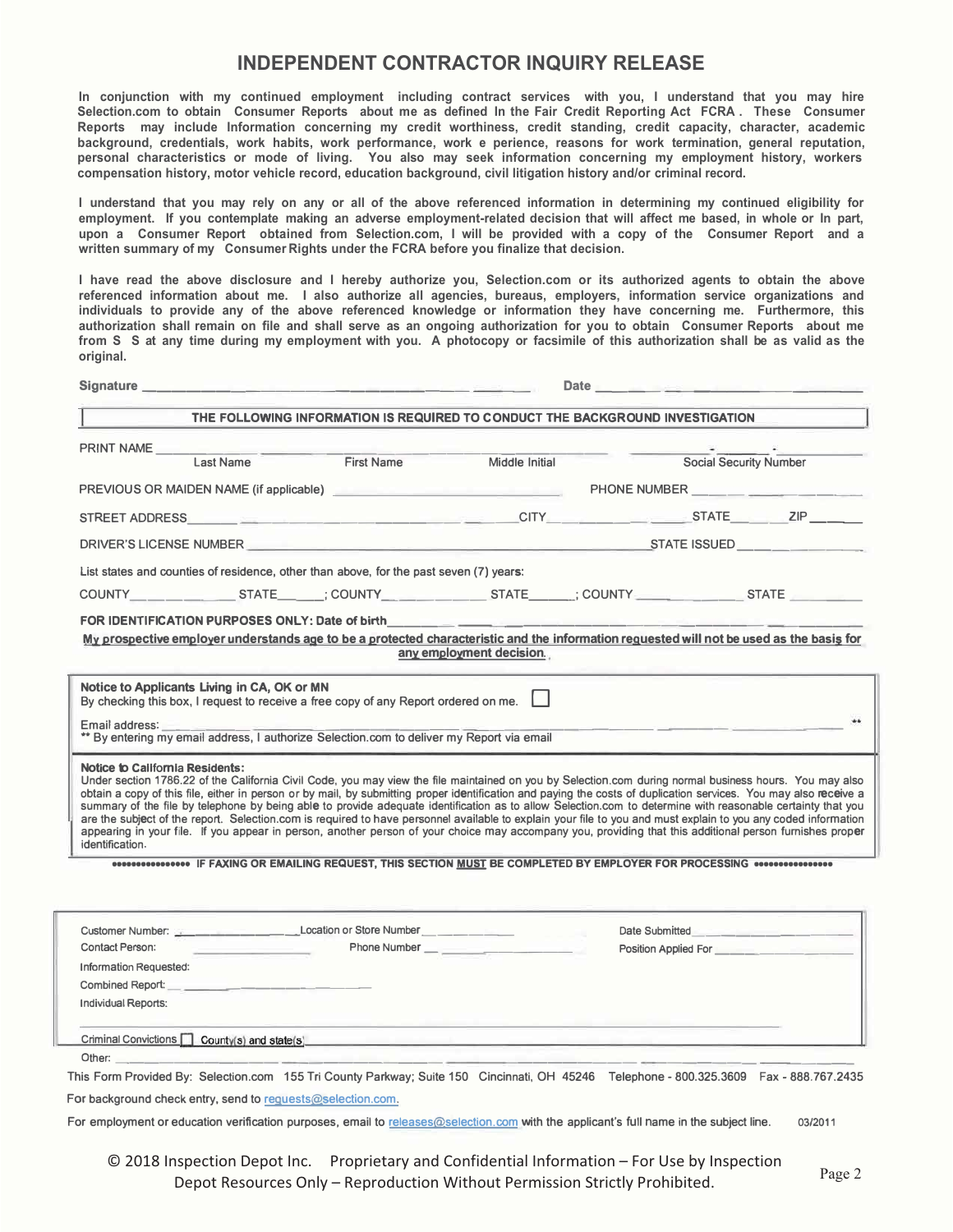# **INSPECTION DEPOT, INC.**

# **VENDOR TERRITORY AND DESIGNATION PROFILE**

|        | COVERAGE AREA FOR DAY CLAIMS/INSPECTIONS<br>The Vendor shall provide services in the areas listed below by County. For all counties state "ALL COUNTIES" |  |  |  |
|--------|----------------------------------------------------------------------------------------------------------------------------------------------------------|--|--|--|
| STATE: |                                                                                                                                                          |  |  |  |
|        |                                                                                                                                                          |  |  |  |
|        |                                                                                                                                                          |  |  |  |

**\_\_\_\_\_\_\_\_\_\_\_\_\_\_\_\_\_\_\_\_\_\_\_\_\_\_\_\_\_\_\_\_\_\_\_\_\_\_\_\_\_\_\_\_\_\_\_\_\_\_\_\_\_\_\_\_\_\_\_\_\_\_\_\_\_\_\_\_\_\_\_\_\_\_\_\_\_** 

**\_\_\_\_\_\_\_\_\_\_\_\_\_\_\_\_\_\_\_\_\_\_\_\_\_\_\_\_\_\_\_\_\_\_\_\_\_\_\_\_\_\_\_\_\_\_\_\_\_\_\_\_\_\_\_\_\_\_\_\_\_\_\_\_\_\_\_\_\_\_\_\_\_\_\_\_\_** 

|  |  | Are you willing to deploy for Catastrophe work? YES_ |  | NO. |
|--|--|------------------------------------------------------|--|-----|
|--|--|------------------------------------------------------|--|-----|

Locations? Please state ALL or provide list of states below.

#### **Under United States Government designations, are you or your firm any of the following? Please check all applicable boxes.**

|  |  | Small Disadvantaged Business |  |
|--|--|------------------------------|--|
|--|--|------------------------------|--|

Woman Owned Business

**Veteran Owned Business** 

Disabled Owned Business

- **HUBzone Business**
- **Minority Owned Business**
- $\mathbb{R}^n$ Service-Disabled Veteran Owned Business
- Small Business

For and on behalf of Approved Vendor:

Vendor Signature:

Print Name:

Date: \_\_\_\_\_\_\_\_\_\_\_\_\_\_\_\_\_\_\_\_\_\_\_\_\_\_\_\_\_\_\_\_\_\_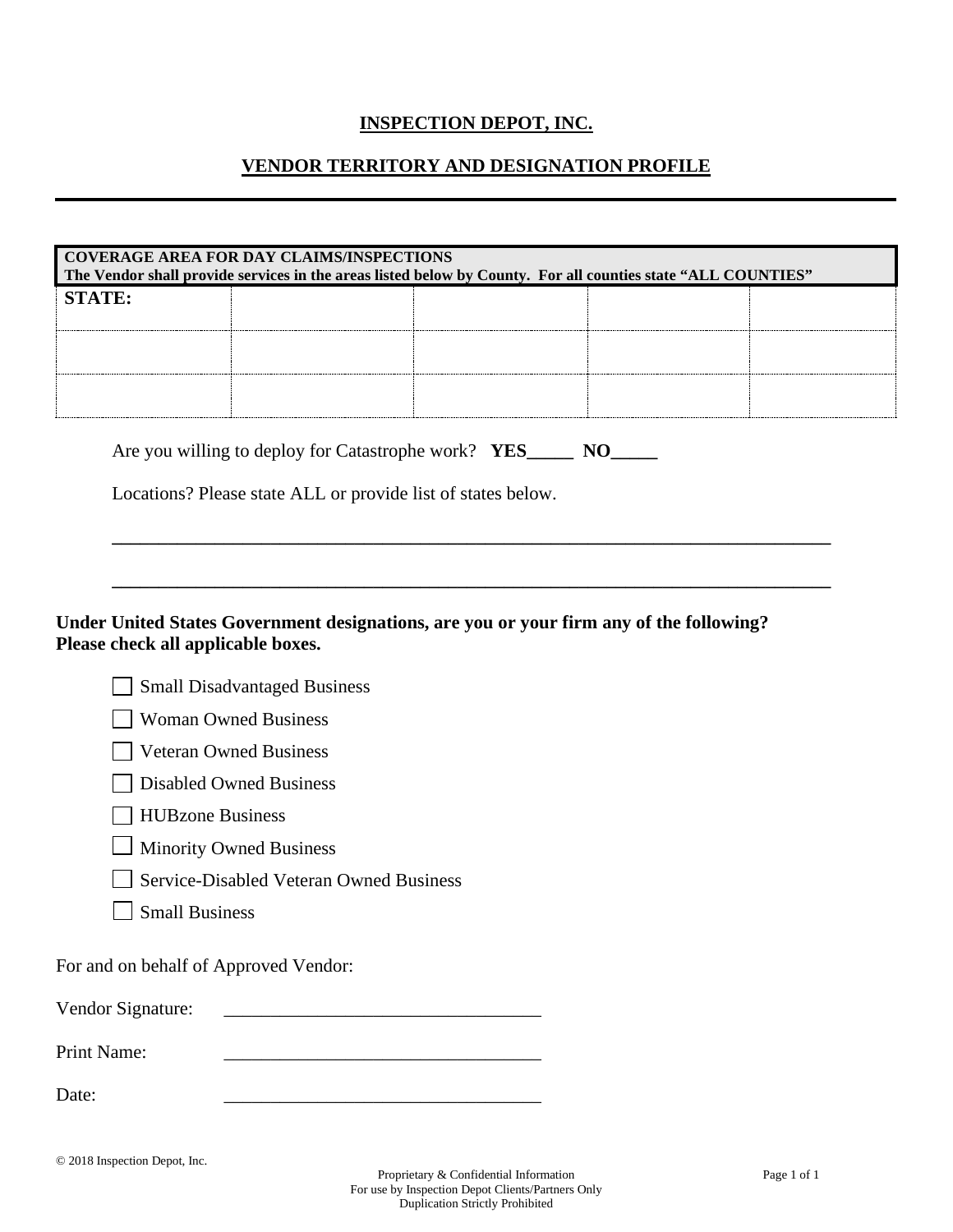

# **DIRECT DEPOSIT AUTHORIZATION**

| ACCOUNT INFORMATION - If making a change, please indicate the type of change.                                                                                                                                                                                                                                                                                                                                                                                                                                                                                                               |                                                                                                                                                                                                                                     |                                |  |
|---------------------------------------------------------------------------------------------------------------------------------------------------------------------------------------------------------------------------------------------------------------------------------------------------------------------------------------------------------------------------------------------------------------------------------------------------------------------------------------------------------------------------------------------------------------------------------------------|-------------------------------------------------------------------------------------------------------------------------------------------------------------------------------------------------------------------------------------|--------------------------------|--|
| Financial Institution<br>Account Number   □ Add/ Delete Account<br>Account Type                                                                                                                                                                                                                                                                                                                                                                                                                                                                                                             |                                                                                                                                                                                                                                     |                                |  |
| Enrollment                                                                                                                                                                                                                                                                                                                                                                                                                                                                                                                                                                                  | Cancellation                                                                                                                                                                                                                        | Request for Change (see below) |  |
|                                                                                                                                                                                                                                                                                                                                                                                                                                                                                                                                                                                             |                                                                                                                                                                                                                                     |                                |  |
| I hereby authorize Inspection Depot, Inc. herein after called 'the Company', to initiate credit entries and to initiate, if necessary,<br>debit entries and adjustments for any debit entries in error to my business checking or savings account indicated below and the<br>depository named below, hereinafter called 'Depository', to credit and/or debit the same to such account. As a result of the<br>complexities involved with electronic funds transfer, your direct deposit amount may not be reflected in your account for up to<br>two (2) days after your company's pay date. |                                                                                                                                                                                                                                     |                                |  |
| Signature_                                                                                                                                                                                                                                                                                                                                                                                                                                                                                                                                                                                  | <b>Date</b> and the same of the same of the same of the same of the same of the same of the same of the same of the same of the same of the same of the same of the same of the same of the same of the same of the same of the sam |                                |  |
| Name of Business                                                                                                                                                                                                                                                                                                                                                                                                                                                                                                                                                                            |                                                                                                                                                                                                                                     |                                |  |
| <b>Bank Information</b><br>DIRECT DEPOSIT IS FOR YOUR BUSINESS ACCOUNT ONLY<br>(D <sub>base</sub> Print)                                                                                                                                                                                                                                                                                                                                                                                                                                                                                    |                                                                                                                                                                                                                                     |                                |  |

(Please Print)

| <b>Bank Name</b> | Routing | Account # | Account Type (Check One)<br>Amt/% |
|------------------|---------|-----------|-----------------------------------|
|                  |         |           | $\Box$ Checking<br>Savings        |

#### **For Multiple Accounts, please utilize the following fields:**

|  | $\Box$ Checking $\Box$ Savings |  |
|--|--------------------------------|--|
|  | □ Checking □ Savings           |  |

#### **Contractor/Inspector Company Information**

| $\overline{\phantom{a}}$<br>(Please Print) |  |  |
|--------------------------------------------|--|--|
| Name                                       |  |  |
|                                            |  |  |
| Company Name:                              |  |  |
|                                            |  |  |
| $EIN \#$                                   |  |  |
|                                            |  |  |

Please verify above information with your financial institution. NOTE: It can take from two weeks after receipt of your Direct Deposit form for your Direct Deposit to become effective. Contractors/Inspectors are responsible for verifying that their funds have been direct deposited to his/her account.

# **You must include a copy of a voided company check for direct deposit checking and/or a company savings slip for direct deposit savings.**

**Please email or fax this to Inspection Depot: Accounting@InspectionDepot.com / Fax: (888) 331-0716**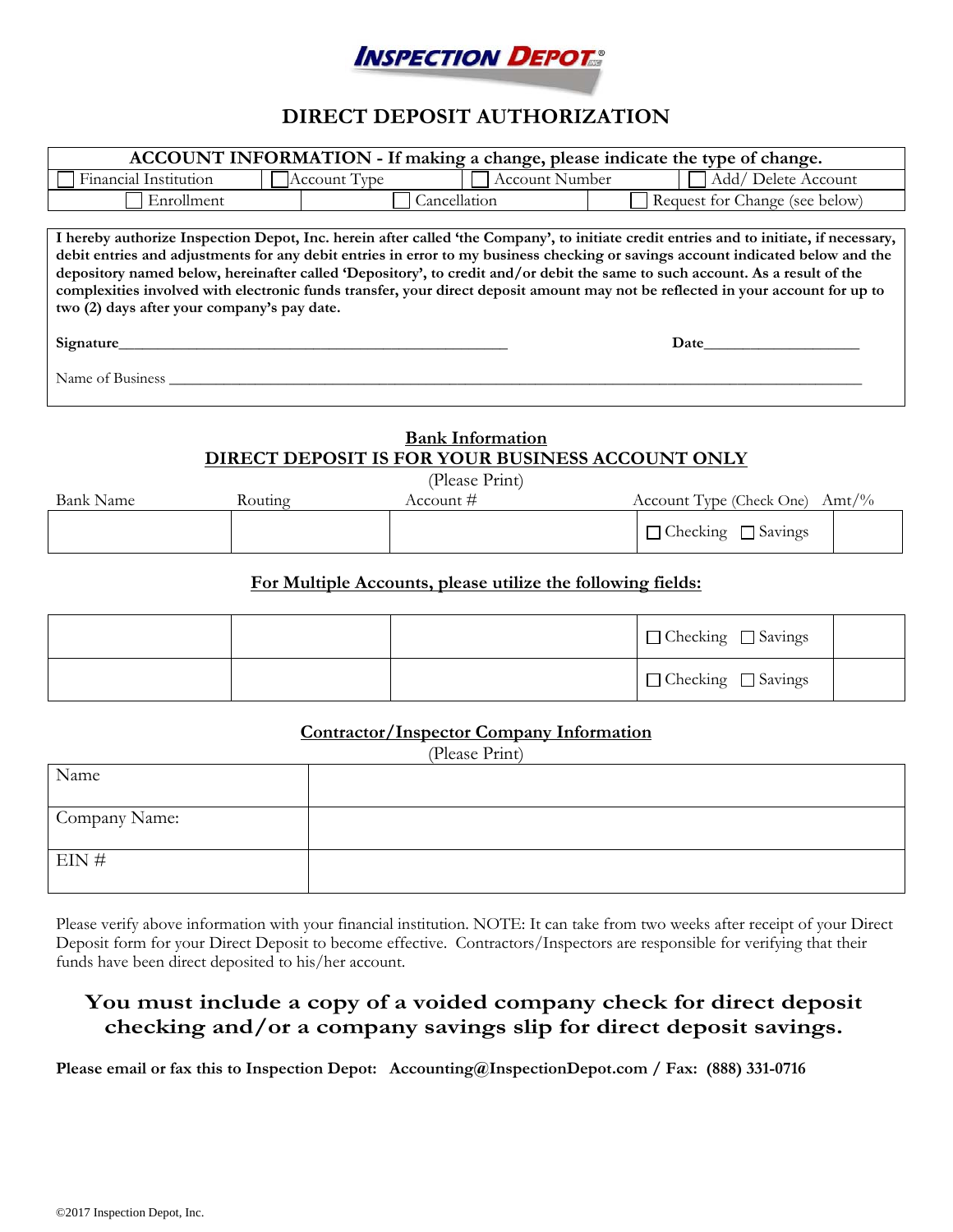# **Please Scan Your Current Drivers License with this Page.**

|           | Place License Here.                                                                                                                           |
|-----------|-----------------------------------------------------------------------------------------------------------------------------------------------|
| Sampleton | <b>DRIVER LICENSE</b>                                                                                                                         |
|           | DL F9854737<br>Cass C<br>ss 5/21/2014<br><b>EIP NEVER</b><br>DOD 3/14/1990<br>SAMPLE<br>JOE<br><b>123 SAMPLE STREET</b><br>SAMPLETON TX 90001 |
| Je Sample | <b>Rest cliens CORR LENS</b><br>Hg(5,10)<br>Sea M<br>Eyes DROWN<br>DD. Fake ID Generator for Andro d                                          |
|           |                                                                                                                                               |
|           |                                                                                                                                               |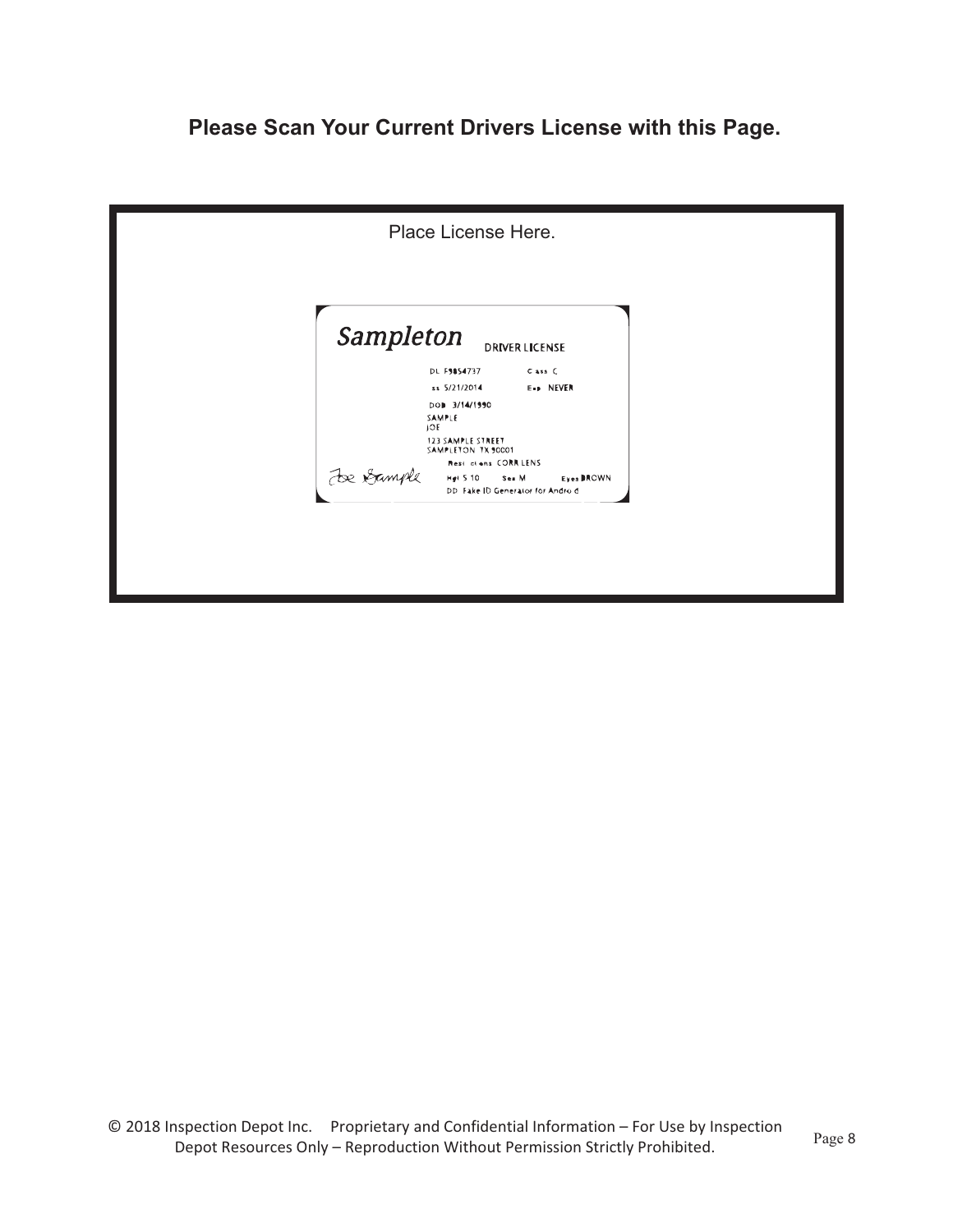

# **Independent Adjusting / Inspection Company - Vendor Agreement**

| This agreement (Agreement), effective as of                                                                |  | , 20 is between <b>Inspection Depot</b> |
|------------------------------------------------------------------------------------------------------------|--|-----------------------------------------|
| <b>Inc.</b> A Florida corporation having an address at 3131 St Johns Bluff Rd S., Jacksonville, Fl. 32246. |  |                                         |
| ("Inspection Depot Inc.") and                                                                              |  | , an Independent                        |
| Adjusting / Inspection Entity Vendor having an address at                                                  |  |                                         |
|                                                                                                            |  | ("Vendor") and with                     |

Inspection Depot Inc. the "Parties" and each individually a "Party").

# **Purpose and Scope**

Vendor has emailed a request to become part of Inspection Depot Inc.'s roster of independent claim/inspection professionals for daily and catastrophe claims services or inspection programs.

The Vendor is contracted to provide claims services as an independent claim adjusting/inspection entity vendor, for Inspection Depot Inc., pursuant to Inspection Depot Inc.'s agreements with Insurance and other Industry clients. Work performed under this contract will include, but not be limited to, interior and exterior inspections and claims assessments of dwellings and buildings assigned to Vendor for the purposes of ascertaining and determining the claim involved, condition, underwriting requirement, or other inspection purpose. Vendor shall perform all services as communicated by Inspection Depot Inc., or its members, to Vendor and must meet industry, clients and licensing standards. As an independent contractor, Vendor is free to accept assignments or to reject assignments at Vendor's discretion. Inspection Depot Inc. does not hereby promise that any assignments will be assigned to Vendor under this agreement. This Agreement may be terminated by either party pursuant to the terms of Paragraph 9, below

# **Agreement**

In consideration of the mutual promises and restrictions stated in this Agreement, both Parties acknowledge and agree to the following:

# **1. Term of Agreement**

The initial term of this Agreement shall commence as of the effective date of this Agreement first written above and shall continue in effect until terminated pursuant to the terms of Paragraph 9, below.

# **2. Independent Contractor Relationship**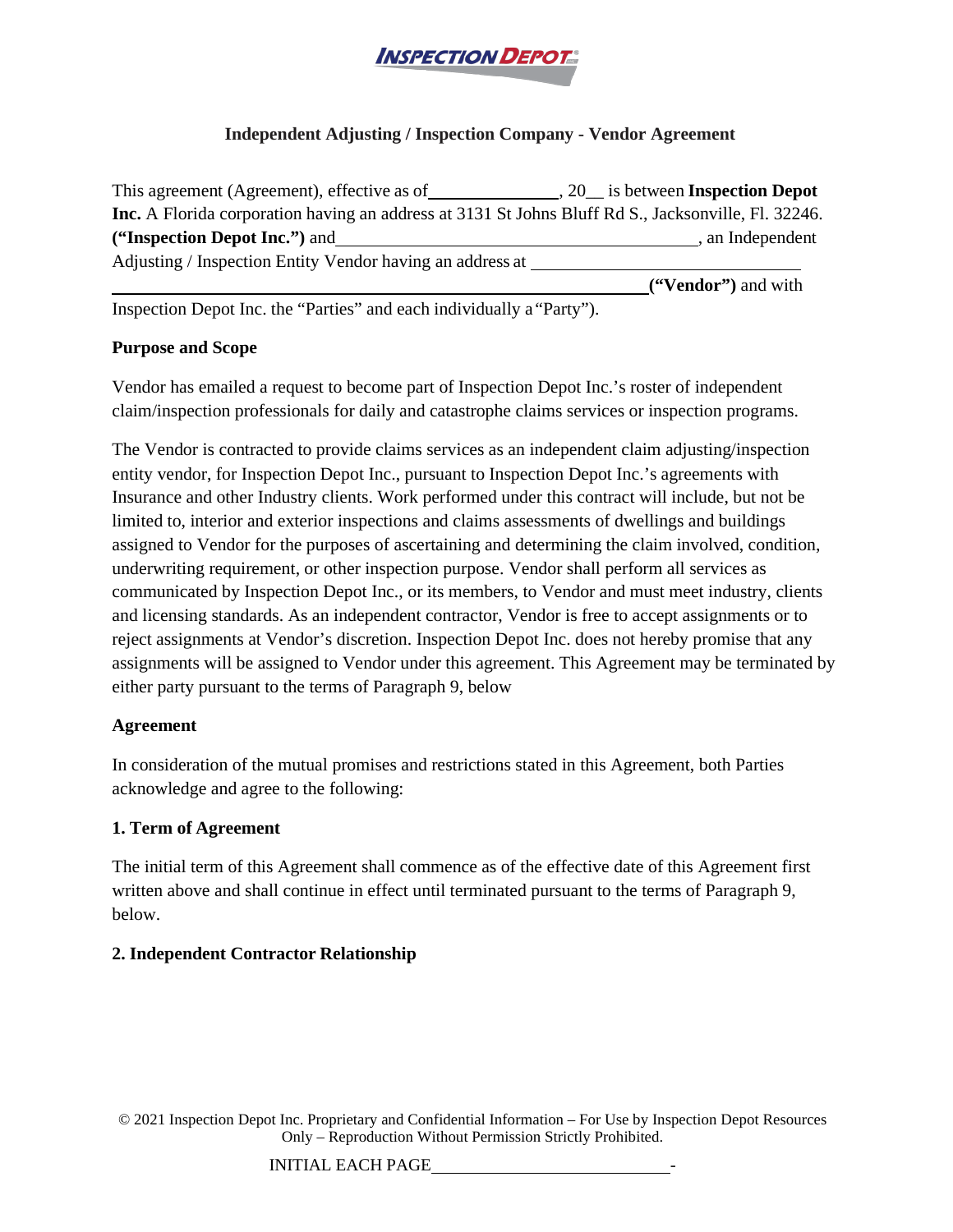

2.1 Vendor is at all times an independent contractor for Inspection Depot Inc. Nothing in this Agreement shall be construed to make or render either Party or any of its officers, agents, or employees an agent, servant partner, or employee of, or joint venture of or with, the other Party.

2.2 The parties also agree and understand that Vendor controls the means and methods of performance under this Agreement. Neither Inspection Depot Inc., nor any of its representatives, has any right to direct, supervise or control either the means or methods of the Vendor's performance under this Agreement.

Any written guidelines provided to the Vendor by Inspection Depot Inc. do not affect the Vendor's discretion to perform services under this Agreement independently.

2.3 Vendor shall not be treated as an employee with respect to the services performed hereunder for federal or state tax purposes. Inspection Depot Inc. shall nether withhold nor pay federal, state, or local income tax, or payroll tax of any kind, on behalf of Vendor or the employees of Vendor. Vendor will pay all assessments and taxes in connection with the services performed under this Agreement and hold Inspection Depot Inc., harmless to any and all claims associated with this this requirement.

2.4 Vendor or the employees of Vendor are not employees of Inspection Depot Inc. for anypurpose and are not entitled to any benefits available to Inspection Depot Inc.employees.

2.5 Vendor will indemnify, defend and hold Inspection Depot Inc. harmless from any claim, loss or damage brought by any of Vendor's employees, other agents orrepresentatives.

2.6 Vendor will determine time, method, details, and means of performing the services if an assignment request is accepted. During the term of this Agreement, Vendor may perform services for any other clients, persons or companies as Vendor sees fit.

# **3. Services to be Performed**

3.1 Vendor will ensure that all claims assessments are properly completed. Completed inspections, estimates and claims services will include the name, signature, and license number of the Vendor who completed the assignment. Additionally, Vendor will deliver the completed assignments to Inspection Depot Inc. in an electronic format as specified by Inspection Depot Inc. Inspection Depot Inc. may change the format specifications from time to time but will allow Vendor a reasonable time to deliver the changed format. The assignment files must contain the complete report, including photographs and all completed forms required by Inspection Depot Inc. for the assignment type, notes, scanned files, call information – documentation and other relevant information as needed to close out the file.

© 2021 Inspection Depot Inc. Proprietary and Confidential Information – For Use by Inspection Depot Resources Only – Reproduction Without Permission Strictly Prohibited.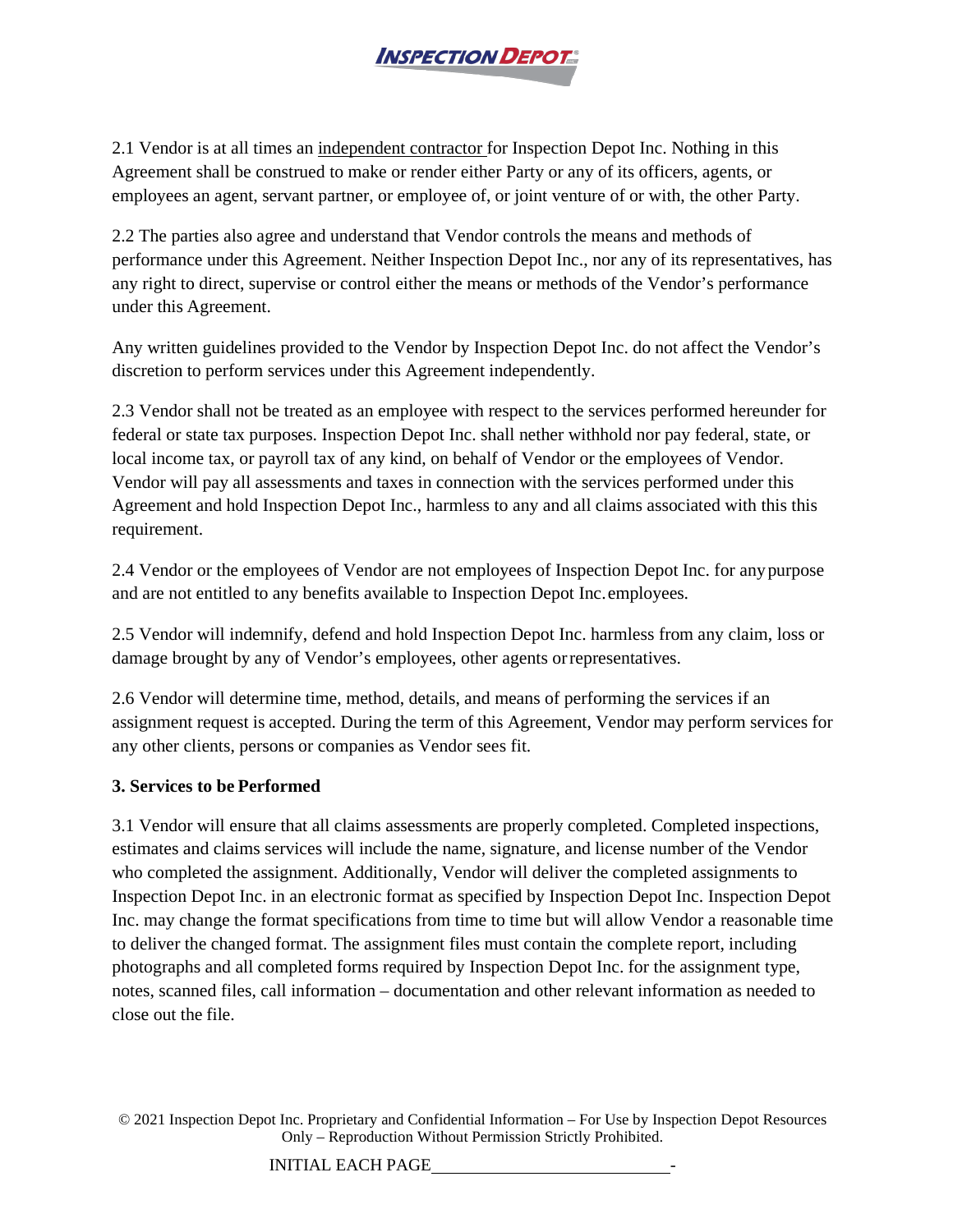

3.2 Vendor will ensure that all contact attempts with the policyholder/building owners are properly documented if required. This will include the time and date of each attempt along with notes for each attempt. Estimations of the time of each contact attempt are permissible. However, Vendors must use their best efforts to obtain access to the property and brief narratives such as "unknown," "no answer," "left message" or "no access" without further explanation is not an acceptable level of documentation of contact attempts.

3.3 Vendor agrees that all orders assigned by Inspection Depot Inc. and accepted by Vendor will be completed only by Vendor. Vendor will not subcontract any of the inspections to be performed on behalf of Inspection Depot Inc. or otherwise delegate Vendor's duties to any other individual or entity. Inspection Depot Inc. does not promise to assign any minimum number of inspections to Vendor.

3.4 Vendor will attempt in good faith to obtain a completed Customer Service Evaluation (Inspection Depot Inc. will provide content and format) for each property assigned ifrequired.

3.5 The parties agree that in situations where there is limited physical access to areas of the structure required to verify the existence of relevant property features (determined by assignment type), the Vendor will make all available efforts to gain access to the area or work with the policyholder to obtain proof that the feature exists, including but not limited to building permits or construction documents.

3.6 Vendor agrees to utilize software that meets the requirements of any particular inspection or Client, certain clients may request specific software. In the event the Vendor does not have the required software to perform the tasks, Inspection Depot, Inc. will complete the tasks internally for 35% reduction in the Independent Contractor's compensation or other reduction as outlined and agreed by the extent of work not complete. Vendor agrees they will be required to provide all notes, photographs, and documentation needed to conclude the tasks, including assisting in the conclusion of the assigned task.

3.7 Vendor agrees to complete all assignments within the agreed cycle time, to the respective quality and update all software and Inspection Depot on all communications in relation to eachfile.

# **4. Inspection Dispute Resolution**

When the results of an assignment carried out pursuant to this Agreement are in dispute, Vendor agrees to fully support and cooperate with Inspection Depot Inc. staff to research and resolve the dispute. In all policyholder disputes the following apply: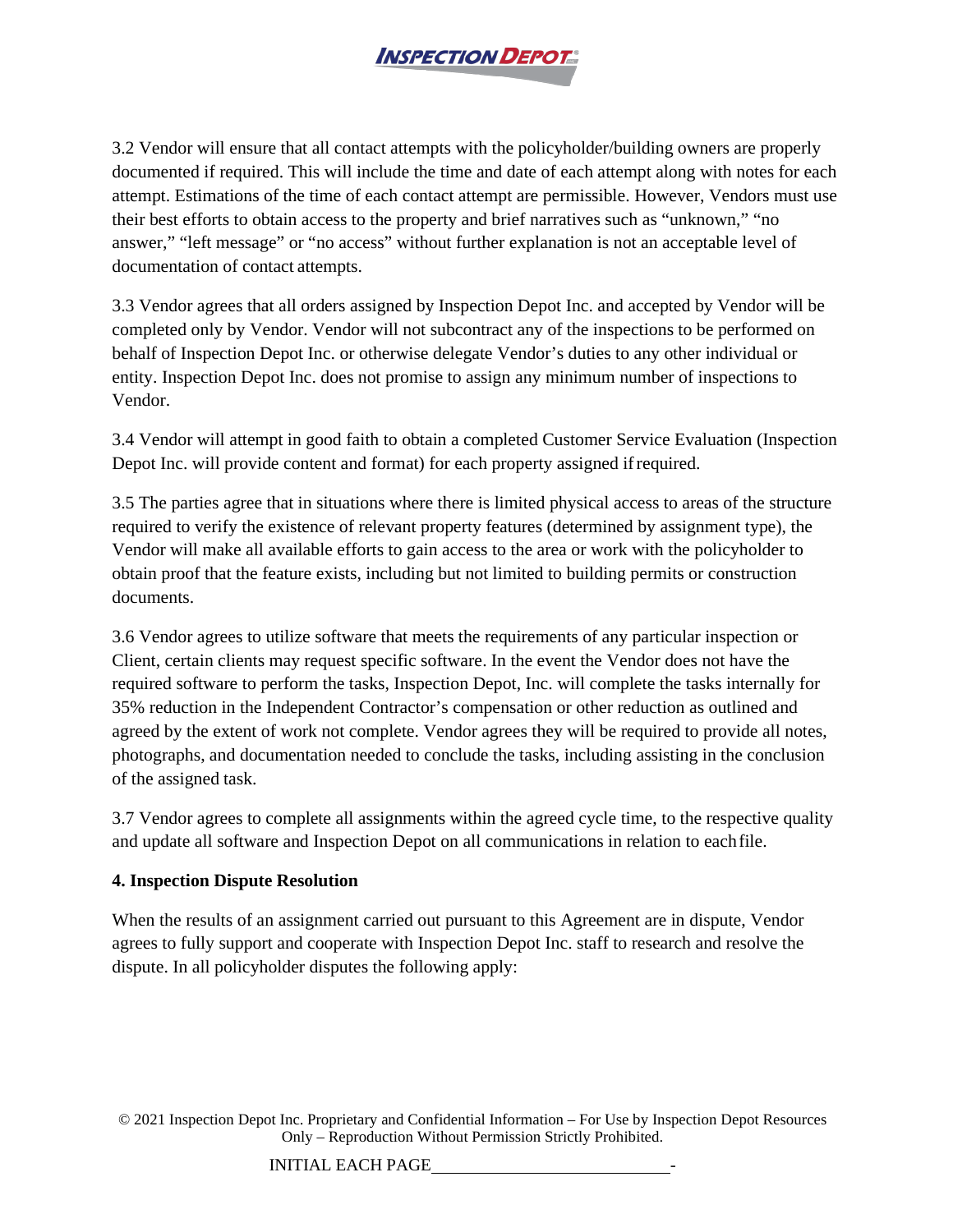

4.1 With all commercially reasonable haste, Vendor will cooperate with all stakeholders to research and resolve any policyholder dispute arising out of an inspection report and be willing to make a revisit if needed to determine the extent of a dispute.

4.2 If it is necessary to resolve any inspection report ambiguities or documentation issues identified through an inspection dispute, Vendor will provide a reinspection at no cost.

4.3 Vendor will provide all documentation that is received from the clients, policyholder, policyholder's representative, employee or similar entity (including agents) and which is necessary for the resolution of a dispute. This includes but is not limited to roof permits, building schematics, work orders, proof of compliance documents, supplemental estimate back up, and all other similar items.

# **5. Vendor Qualifications and Credentialing**

5.1 Vendor agrees to fully cooperate with Inspection Depot Inc.in the Vendor credentialing process. Vendor must provide and maintain the following information within their onlinemodule:

5.1.1 Vendor must complete and provide an executed independent contract agreement.

5.1.2 Vendor must provide and maintain an accurate, current online resume. This resume must include all claims, adjusting, construction and inspection related work history and education as relative.

5.1.3 Vendor or Vendor's employees who will be credentialed must provide and maintain a photograph as he or she typically appears. If Vendor substantially changes in appearance, such as growing or removing a beard, the Vendor must update their photograph.

5.1.4 Vendor must provide and maintain a record of its, his, or her estimating, claims, construction and inspection related training certificates.

5.1.5 Vendor or Vendor's employees must provide and maintain their relevant workexperience.

5.1.6 Vendor or Vendor's employees must provide and maintain their relevant professionallicenses.

5.2 Vendor or Vendor's employees must successfully pass a background check, including a criminal background check as described in this Agreement.

5.3 Vendor is required to demonstrate the highest levels of professional competence, ethics and professionalism in the performance of this contract with Inspection Depot Inc. Additionally, Vendors may not use impairing drugs or alcohol, nor possess any weapon while at the property of a policyholder.

© 2021 Inspection Depot Inc. Proprietary and Confidential Information – For Use by Inspection Depot Resources Only – Reproduction Without Permission Strictly Prohibited.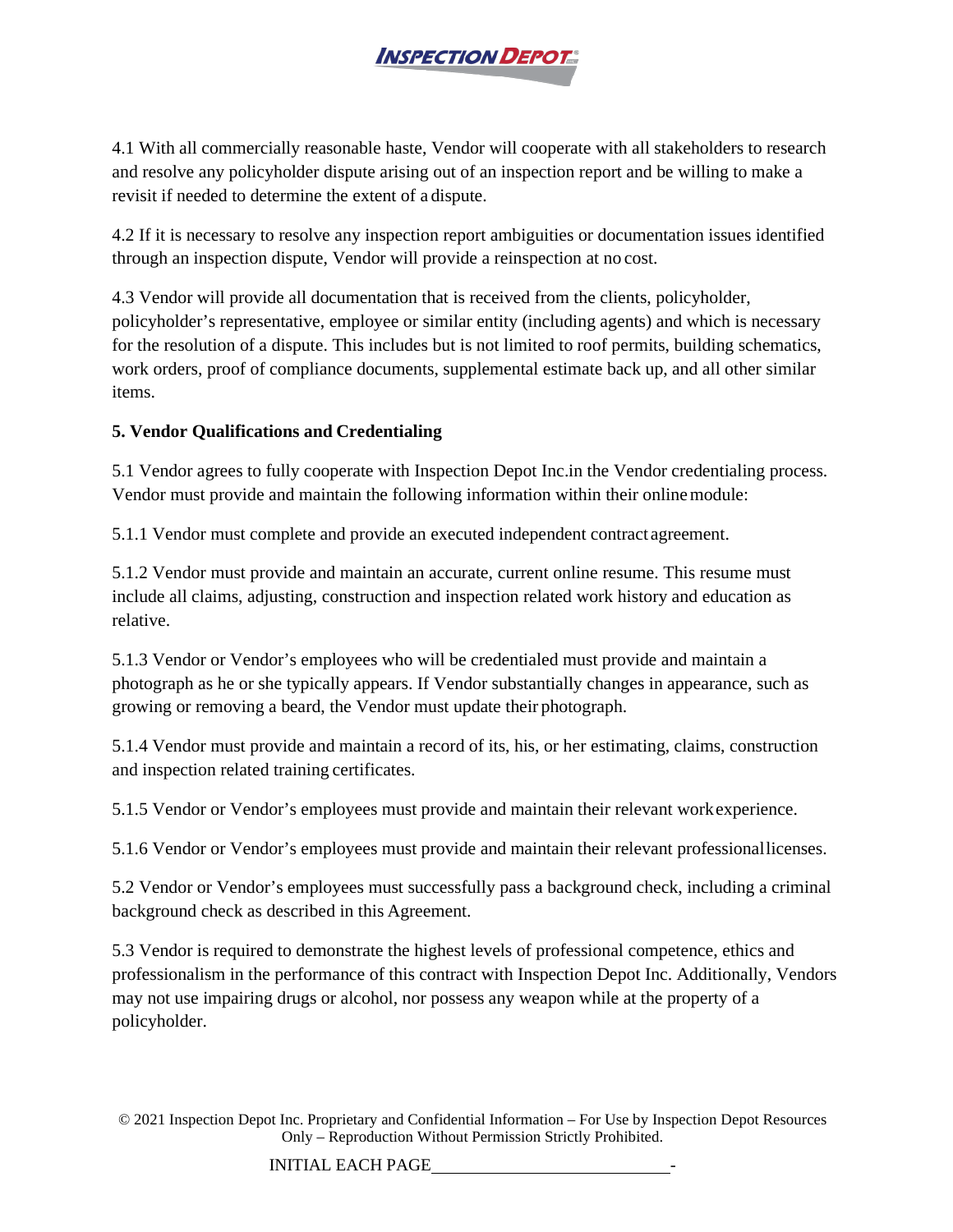

5.4 Vendor is required to obtain and maintain adjuster's license of necessary state as required by clients of Inspection Depot Inc. or obtain an emergency license for any state as deemed necessary by any specific client to perform adjusting services.

# **6. Terms of Payment**

6.1 In consideration for the performance of services under the Agreement, Inspection Depot Inc. will pay Vendor for each properly completed and accepted assignment that has been assigned by Inspection Depot's clients and for which Inspection Depot has been paid by those clients. The fee paid to Vendor per properly completed and accepted assignments will be in accordance with the Program Addendum for fees attached hereto. Payment for accepted assignments will be made based on submission and approval of a vendor invoice containing all information required by Inspection Depot Inc. and its clients for completed and accepted as complete and paid assignments only by client within the invoice time period.

6.2 Vendor will be paid an agreed fee per accepted and compliant assignment. No expenses will be reimbursed to Vendor. The Vendor will be required to provide transportation as necessary at the job site for daily work requirements. Vendor will be further responsible for all expenses relating to food, lodging, insurance, local and long distance telephone calls, automobile, tolls, computer, printer, internet access, postage, software licensing and miscellaneous expenses associated with the assigned assignments The agreed gross fee will include all expenses and time vendor devotes to the inspection completed. For purposes of clarity, Inspection Depot Inc. calculated inspection fees based on assignment type and degree of experience/knowledge.

6.3 Except as otherwise stipulated in this Agreement, Vendor shall supply, at Vendor's sole expense, all equipment, measuring devices, tools, software, materials and supplies to accomplish the work agreed to be performed.

6.4 Inspection Depot Inc. shall neither withhold nor pay federal, state, or local income tax, or payroll tax or any kind, on behalf of Vendor or the employees of Vendor.

6.5 Vendor understands that Vendor is responsible to pay, according to law, Vendor's income taxes. If Vendor is not a corporation, Vendor further understands that Vendor may be liable for selfemployment (social security) tax, to be paid by Vendor according to law.

6.6 Vendor agrees to seek compensation for their services in connection with any accepted and assignments completed on behalf of Inspection Depot Inc., only from Inspection Depot Inc.

6.7 Vendor agrees that all payments are considered "accepted and agreed" by Vendor unless disputed in writing by the Vendor within 30 days of receipt of payment. 30 days after the receipt of payment the Independent Contractor waives any claim for additional payment.

© 2021 Inspection Depot Inc. Proprietary and Confidential Information – For Use by Inspection Depot Resources Only – Reproduction Without Permission Strictly Prohibited.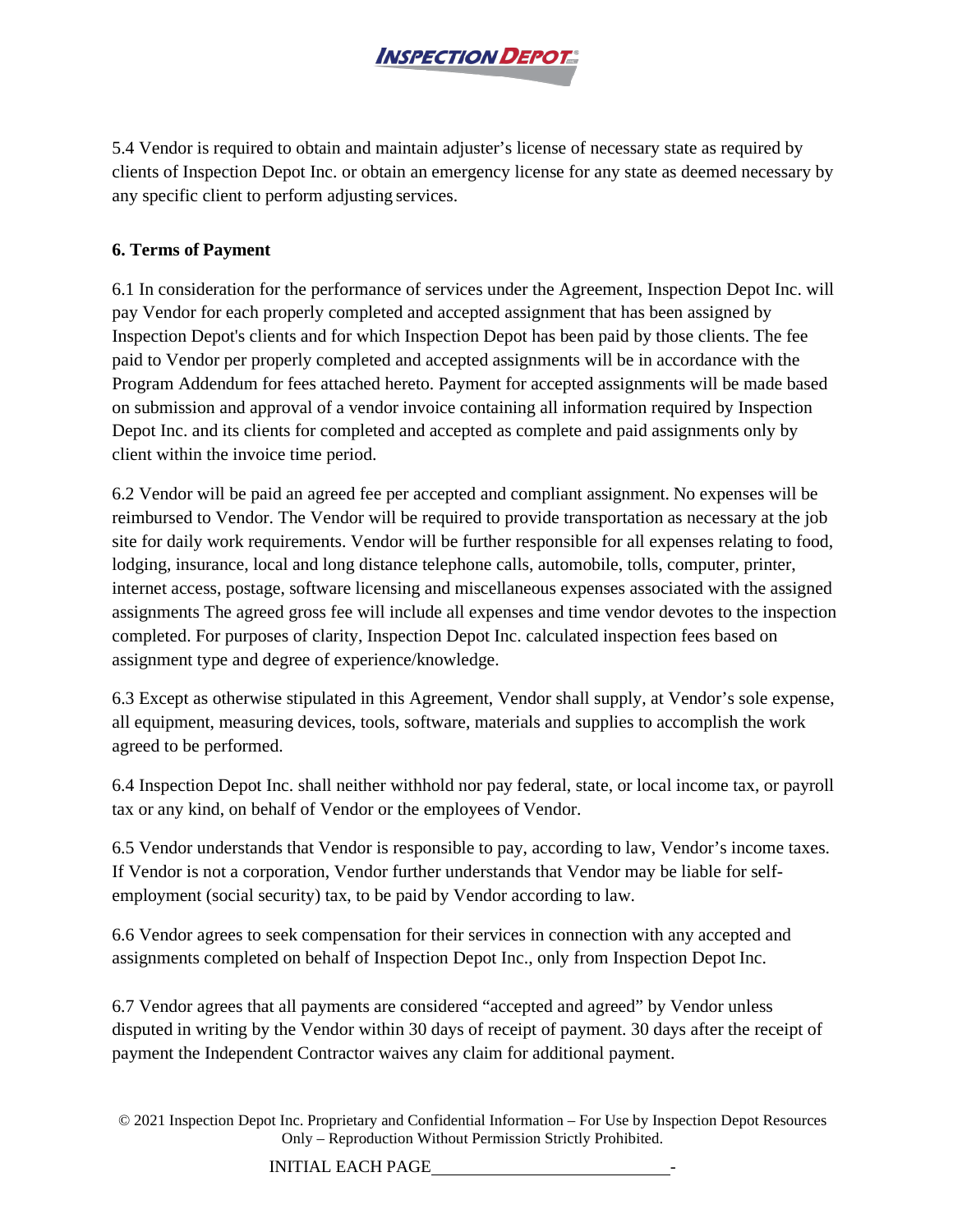

# **7. Indemnification**

7.1 Vendor agrees to indemnify, defend, and hold Inspection Depot Inc., its officers, attorneys, employees, agents or other representatives, wholly harmless from any and all claims, damages, causes of action, losses, costs and expenses whatsoever, (including, without limitation, fines, damages, liabilities, liens, losses, costs and expenses, including attorney fees and litigation expenses, whether incurred in anticipation of trial, at trial, or on appeal) incurred by, or claimed against Inspection Depot Inc. arising out of, resulting from or related to Vendor's provision of inspection services or by reason of any negligent, willful or criminal act or omission by Vendor, its employees or its subcontractors.

7.2 Vendor agrees to notify Inspection Depot Inc. immediately when a policyholder's/building owners' property is damaged in the course of an inspection. Vendor agrees to notify its general liability insurance carrier and agrees to reimburse policyholder at replacement cost for such damages unless otherwise instructed by Inspection Depot Inc.

#### **8. Insurance Requirements**

8.1 During the term of this agreement, Vendor will maintain the following insurance, purchased from an insurer licensed to transact business in the state of Florida: (a) if required by law, a Workers Compensation policy which provides coverage for the Vendor and his or her employees, regardless of the state of hire, in at least the minimum statutory limits required by the state of Florida, and Employers' Liability with limits of \$100,000 per accident or disease for bodily injury; (b) Commercial General Liability with minimum limits of \$500,000 per occurrence and \$1,000,000 in the aggregate; (c) Automobile Liability with combined single limits of not less than \$500,000 per accident. All policies of insurance referenced herein will beprimary.

8.2 In the event Vendor or its employees are injured in the performance of services under this Agreement, Vendor specifically agrees to make no claim of any kind, including a claim for workers' compensation benefits, against Inspection Depot Inc. Vendor specifically releases and discharges Inspection Depot Inc. from any claim or liability of any kind arising from such injury, and shall indemnify Inspection Depot Inc. and its affiliates and hold them harmless from, the consequences of such injury.

8.3 In the event vendor does not provide required insurance certificates prior to deployment activation or payment of outstanding invoices, a fee reduction of 10% per claim invoice, up to \$1,500, will be assessed for insurance coverage or claims relating to the same. If insurance certificates are provided within 30 days of activation, this deduction will be reimbursed. It is the Vendor's responsibility to provide Insurance Certificates, with Inspection Depot Inc. named as additional insured. If insurance certificate is not received within 30 days of deployment, all deductions will be used by Company to provide insurance coverage for vendors completed assignments. This is a contractor fee reduction for general liability insurance only and not related to

© 2021 Inspection Depot Inc. Proprietary and Confidential Information – For Use by Inspection Depot Resources Only – Reproduction Without Permission Strictly Prohibited.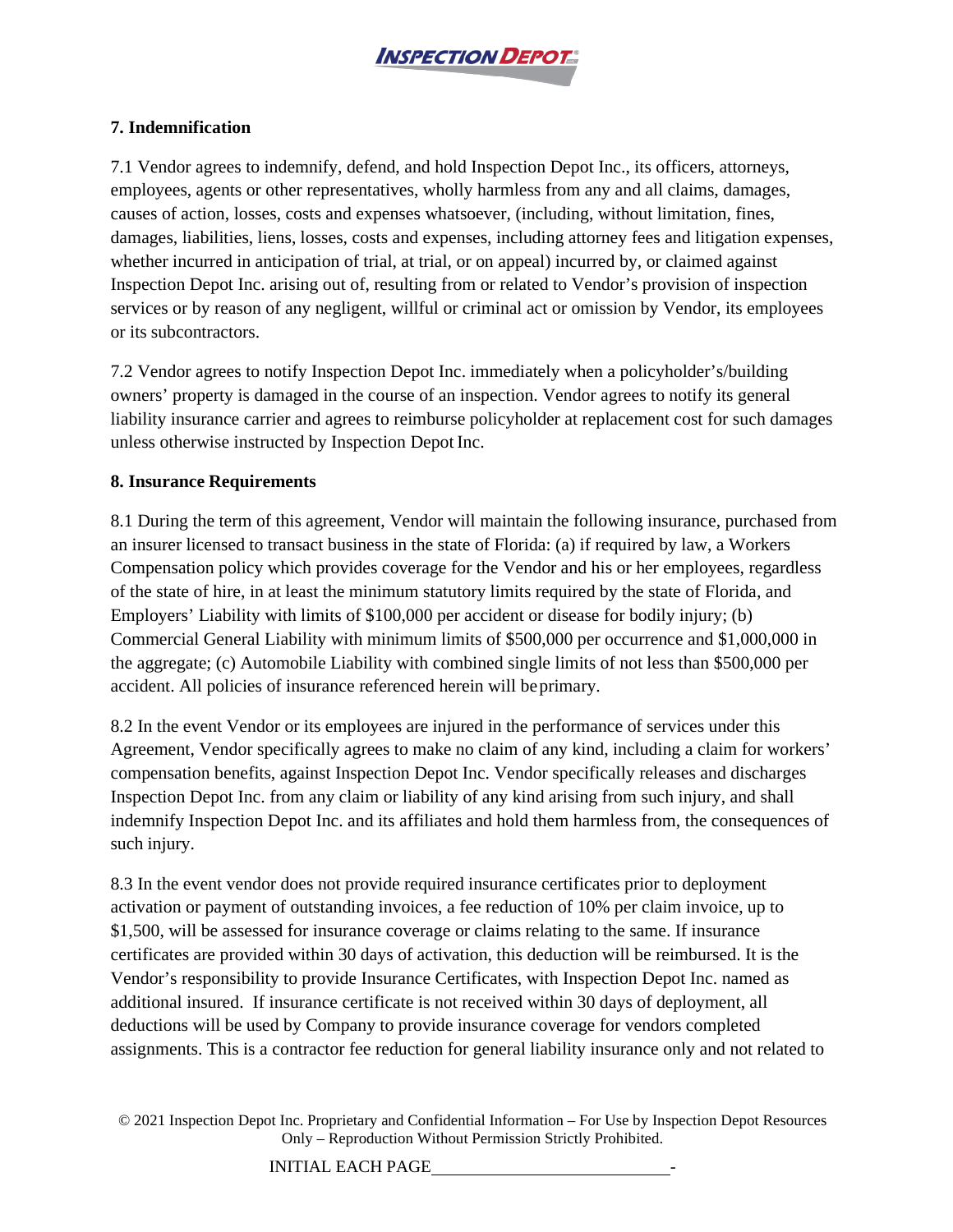

vendors workers compensation insurance, health, or other insurance requirements as an independent contractor.

# **9. Termination**

9.1 Without cause, the Vendor or Inspection Depot Inc. may terminate this Agreement after giving 7 days written notice to the other party. The parties shall deal with each other in good faith during the 7-day period after notice of intent to terminate without cause.

9.2 Vendor shall have an obligation to discharge its duties upon termination, regardless of the reason for the termination of this Agreement.

Additionally, upon termination of this Agreement for whatever reason, Inspection Depot Inc. may require Vendor to do the following:

9.2.1 To continue to provide services as specified in this Agreement for assignments previously ordered from Inspection Depot Inc.; and upon closure of all ordered assignments immediately return to Inspection Depot Inc. all inspection files, inspection-claims documentation and information including all Inspection Depot Inc. property or supplies; or

9.2.2 To immediately cease providing any services under this Agreement for assignments previously ordered from Inspection Depot Inc.; and to immediately return to Inspection Depot Inc. all inspection files, inspection-claims documentation and information, including all Inspection Depot Inc. property and supplies.

9.3 Upon completion of Vendor's services, Vendor shall, at Inspection Depot Inc.'s option, destroy or deliver to Inspection Depot Inc. all of Inspection Depot Inc. confidential information in Vendor's possession.

# **10. Confidentiality**

10.1 Both parties agree that all of Inspection Depot Inc. and Inspection Depot Inc. clients' information, policyholder information, data and documentation is confidential. This shall include, but is not limited to, non-public information, data, manuals, lists, operating and other systems, business practices and procedures, claimant information, inspection information, and the business of Inspection Depot Inc., and other information furnished by Inspection Depot Inc., pursuant to or in connection with this Agreement or in connection with the services to be rendered (the "Confidential Information"). Vendor shall not disclose, use or retain the Confidential Information except for purposes of this Agreement, or as may be expressly agreed in writing by Inspection Depot Inc., or as may otherwise be required or directed by applicable law or judicial process. This Section shall survive the termination of this Agreement, regardless of the reason fortermination.

10.2 Inspection Depot Inc. Confidential Information constitutes valuable trade secrets and proprietary information of Inspection Depot Inc., as well as the personal financial information of Policyholders.

© 2021 Inspection Depot Inc. Proprietary and Confidential Information – For Use by Inspection Depot Resources Only – Reproduction Without Permission Strictly Prohibited.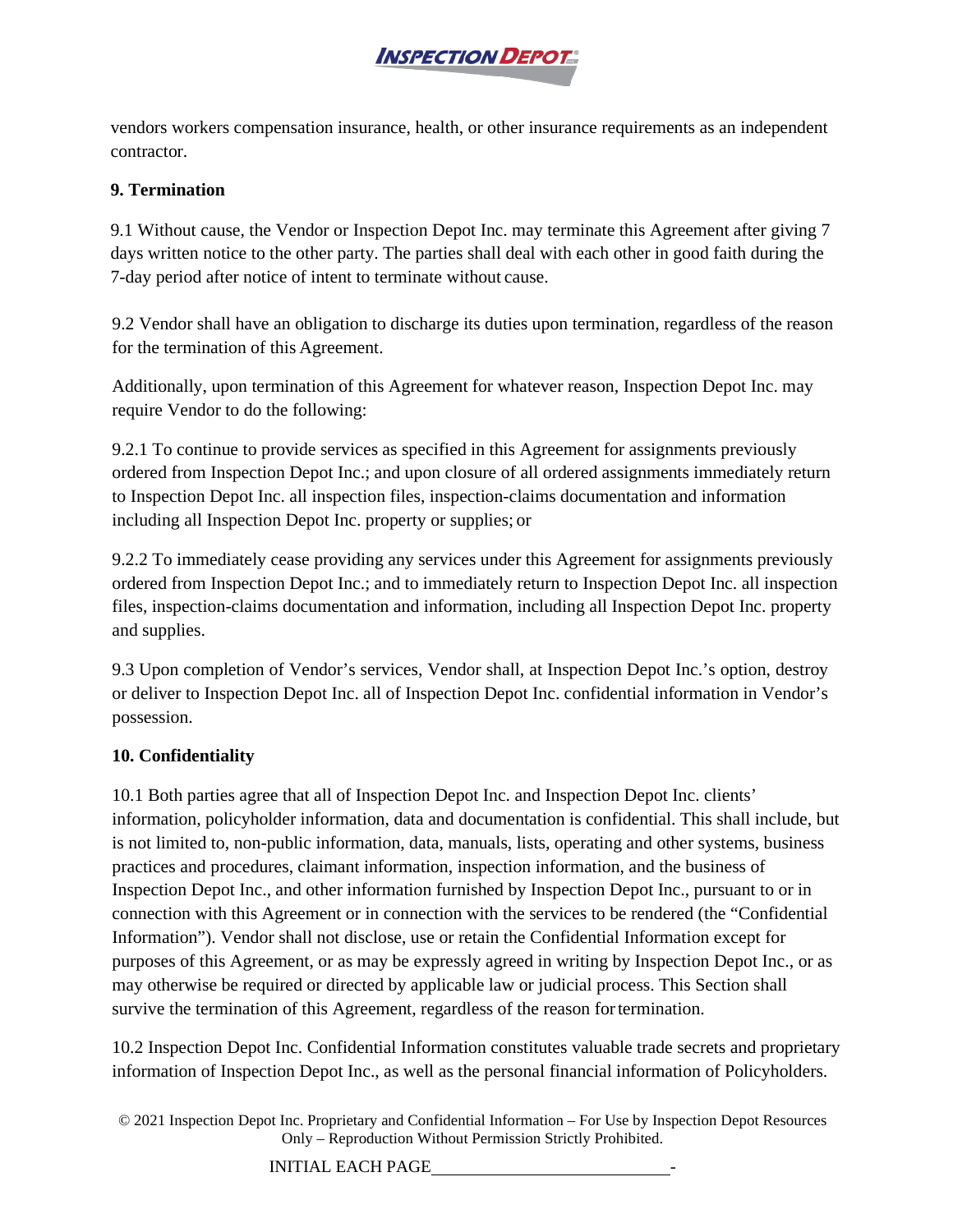

The sale, disclosure, or unauthorized use of any of the Confidential Information by the Vendor, will constitute a material breach of this Agreement.

10.3 Vendor acknowledges and agrees that any Confidential Information disclosed to, or acquired by it, is disclosed and/or acquired solely for facilitating the services to be rendered by the Vendor for and on behalf of Inspection Depot Inc. Vendor shall restrict access to Confidential Informationto those who have a legitimate business purpose and will be performing services under this agreement. Vendor will notify Inspection Depot Inc. as soon as possible of any misuse or misappropriation of Confidential Information of which it becomes aware and will cooperate in remedying such situation promptly.

10.4 During the term of this Agreement, and after its termination for any reason, Inspection Depot Inc. shall have the right to request in writing and receive either the immediate return or the immediate destruction from the Vendor of any tangible records, documents, e-mails, computer files, CDs, disks, hard drives, and any other tangible item that contains, represents, or otherwise includes any Inspection Depot Inc. confidential information.

10.5 Vendor acknowledges that Inspection Depot Inc. may suffer irreparable harm in the event that Vendor fails to comply with the terms of this Agreement and specifically the confidentiality provisions hereof. Vendor agrees that monetary damages would be inadequate to compensate for such breach. Accordingly, in addition to any other remedies available to it at law or in equity, Inspection Depot Inc. shall be entitled to seek injunctive relief to enforce the terms of this Agreement.

10.6 Vendor agrees that it shall not allow Inspection Depot Inc. data to be stored or accessed from outside the geographic boundaries of the United States.

# **11. Non-Waiver**

11.1 The failure of Inspection Depot Inc. to exercise any of its rights under this Agreement for a breach, hereof, shall not be deemed to be a waiver of such rights or a waiver of any subsequent breach.

# **12. No Authority to Bind Inspection Depot Inc.**

12.1 Vendor has no authority to enter into contracts or agreements on behalf of Inspection DepotInc. This Agreement does not create a partnership or agency relationship between theparties.

# **13. Declaration by Independent Contractor**

13.1 Vendor declares that Vendor has complied with all federal, state, and local laws regarding business permits and licenses that may be required to carry out the work to be performed under this Agreement.

© 2021 Inspection Depot Inc. Proprietary and Confidential Information – For Use by Inspection Depot Resources Only – Reproduction Without Permission Strictly Prohibited.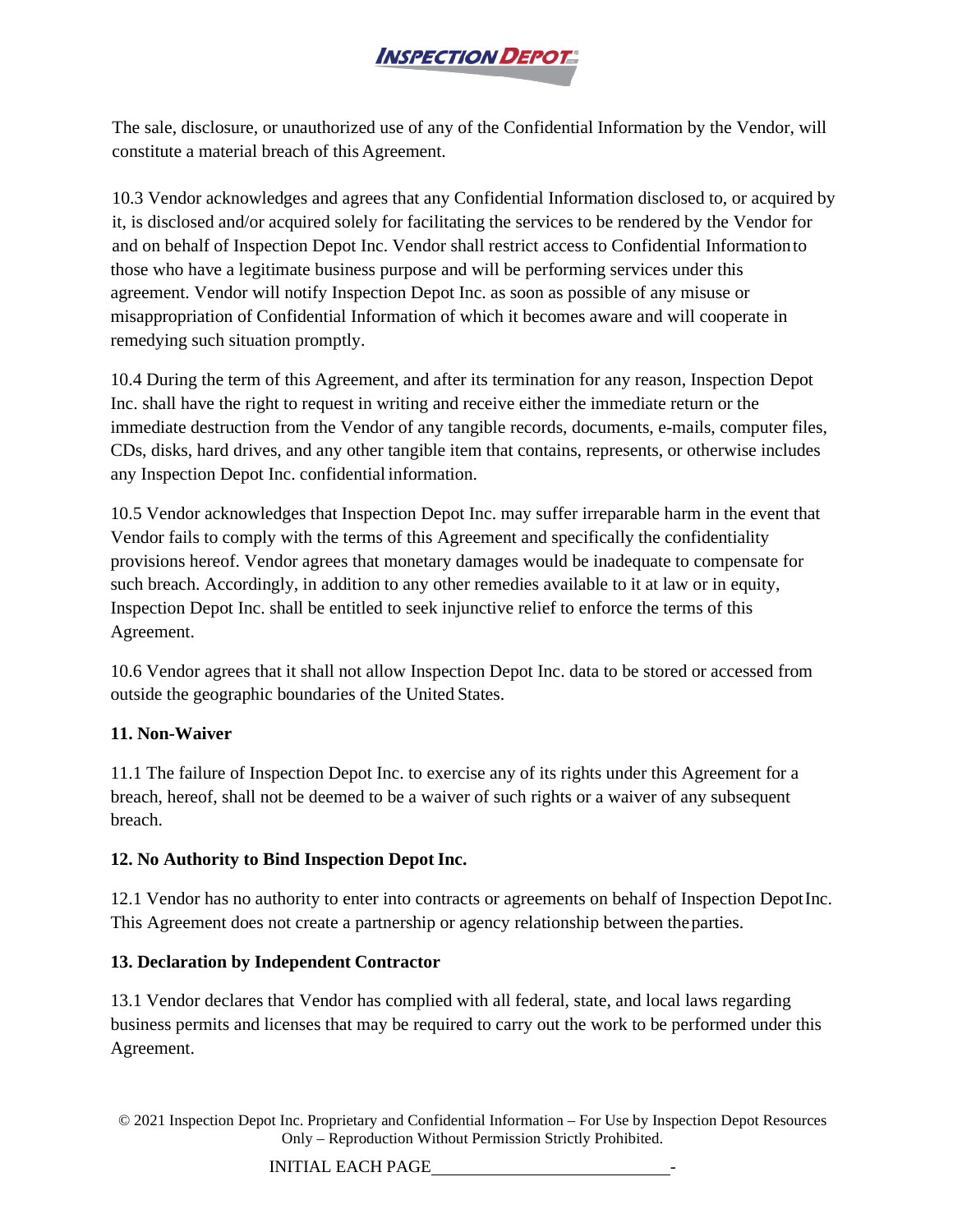

#### **14. Inducements – No Other Agreements**

14.1 Each party to this Agreement acknowledges that no representations, inducements, promises, or agreements, orally or otherwise, have been made by any party, or anyone acting on behalf of any party, that are not embodied in this Agreement, and that no other agreement, statement, or promise not contained in this Agreement shall be valid or binding. Any modification of this Agreement will be effective only if it is in writing signed by the party to be charged.

# **15. Notices**

15.1 Any notice given in connection with this Agreement shall be given in writing and sent byfirst class US Mail to the other party at the address stated above.

# **16. Entire Agreement**

16.1 This Agreement, and any Inspection Requests issued hereunder, contain the entireAgreement and understanding between the parties and supersedes all prior negotiations and all agreements proposed or otherwise, whether written or oral, concerning the subject matter hereof. This is an integrated document.

# **17. AGREEMENT TO ARBITRATE**

17.1 VENDOR HEREBY AGREES THAT ALL CLAIMS, DISPUTES, CONTROVERSIES, OR DISAGREEMENTS OF ANY KIND WHATSOEVER ARISING OUT OF OR RELATING TO THIS AGREEMENT SHALL BE SUBMITTED TO BINDING ARBITRATION. VENDOR AND INSPECTION DEPOT, INC. AGREE THAT THE REQUIREMENT TO ARBITRATE THUS APPLIES TO ANY CLAIM THAT MAY ARISE OUT OF OR RELATE TO VENDORS PERFORMANCE OF ITS DUTIES AS CONTEMPLATED BY THIS AGREEMENT AND WHICH VENDOR MAY ASSERT AGAINST INSPECTION DEPOT, INC.'S EMPLOYEES, OFFICERS, DIRECTORS, AGENTS, SUPPLIERS, OR SERVICE PROVIDERS, IN THEIR CAPACITY AS SUCH.

THE ARBITRATOR WILL HAVE NO AUTHORITY TO CONSIDER A CLASS ACTION OR COLLECTIVE ACTION BY ONE OR MORE VENDORS OR OTHERWISE PRESIDE OVER ANY FORM OF A REPRESENTATIVE, COLLECTIVE, OR CLASS PROCEEDING. THE ARBITRATION SHALL BE CONDUCTED BY THE AMERICAN ARBITRATION ASSOCIATION, SHALL BE GOVERNED BY THE UNITED STATES ARBITRATION ACT, AND THE PROCEEDINGS SHALL TAKE PLACE IN JACKSONVILLE, FLORIDA.

THE DECISION OF THE ARBITRATOR SHALL BE FINAL, CONCLUSIVE, AND BINDING ON THE PARTIES TO THE ARBITRATION. THE AWARD OF THE ARBITRATOR MAY BE ENFORCED IN ANY COURT OF COMPETENT JURISDICTION.

BY SIGNING THIS AGREEMENT, VENDOR AND INSPECTION DEPOT, INC. ARE EACH

© 2021 Inspection Depot Inc. Proprietary and Confidential Information – For Use by Inspection Depot Resources Only – Reproduction Without Permission Strictly Prohibited.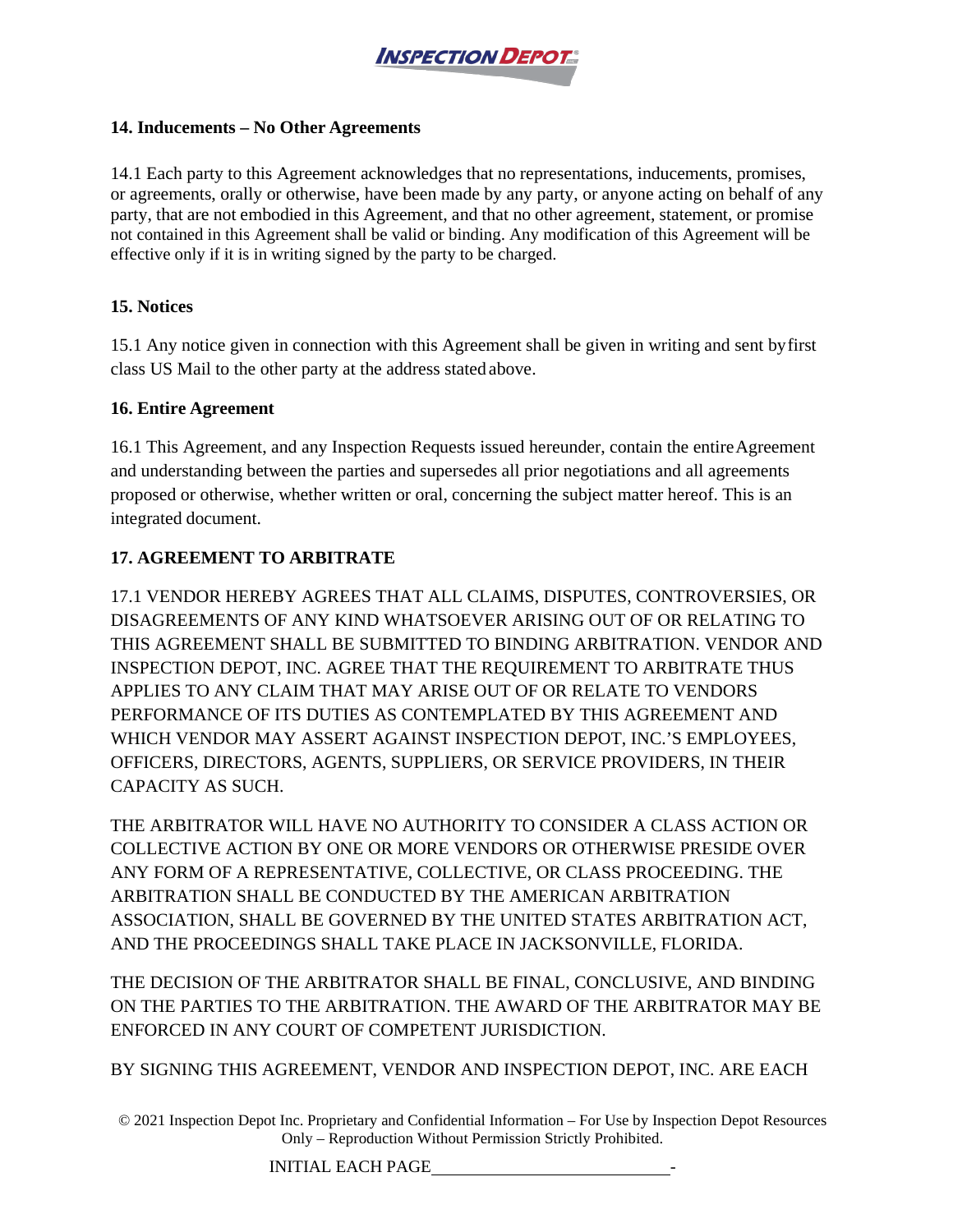

GIVING UP HIS/HER/ITS RIGHT TO A JURY TRIAL AND HIS/HER/ITS RIGHT TO PARTICIPATE IN A COLLECTIVE ACTION OR CLASS ACTION BECAUSE ALL CLAIMS WILL BE RESOLVED EXCLUSIVELY THROUGH ARBITRATION. VENDOR AND INSPECTION DEPOT, INC. AGREE THAT EACH MAY BRING CLAIMS AGAINST THE OTHER ONLY IN HIS/HER/ITS INDIVIDUAL CAPACITY AND NOT AS A PLAINTIFF OR CLASS MEMBER IN ANY PURPORTED CLASS OR REPRESENTATIVE PROCEEDING.

# **18. Severability**

18.1 Subject to and without any waiver or limitation of the foregoing agreement to arbitrate, Vendor irrevocably submits to the jurisdiction of the courts of the State of Florida in any suit, action or proceeding arising out of or relating to this Agreement that is allowed to be brought in a court, and that all such claims must be brought or defended in the federal or state courts located in Duval County, Florida.

18.2 Should any provision, part or term of this Agreement be held to be invalid or unenforceable, the validity and enforceability of the remaining parts, terms and provisions shall not be affected thereby, and a suitable and equitable provision shall be substituted to carry out, so far as may be enforceable and valid, the intent and purpose of the invalid or unenforceable provision.

# **19. Costs and Fees**

19.1 In any dispute between Vendor and Inspection Depot Inc. arising under this Agreement or due to any asserted breach of this Agreement, the prevailing party shall be entitled to recovery of all costs and expenses, including reasonable attorneys' fees incurred as a result of such legalaction.

# **20. Amendments**

20.1 This Agreement may be supplemented, amended, or revised only in writing by agreement of the parties.

# **21. Governing Law**

21.1 This Agreement and all issues arising from or relating to this Agreement will be governed by and construed under the laws of the state of Florida, without regard to the application of Florida conflict of law principles. In the event of any conflict of law, Florida law willprevail.